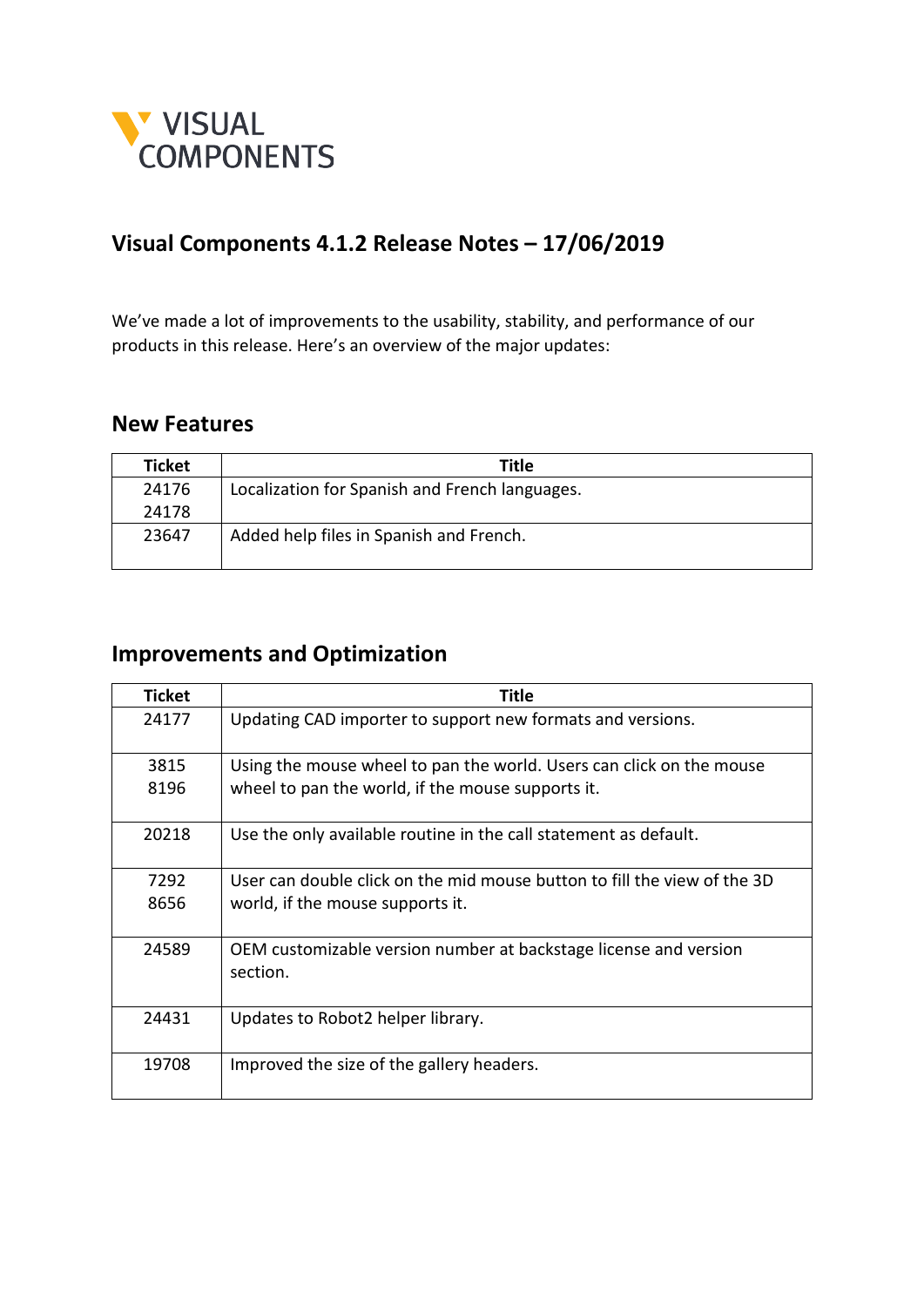## **Overall Bug Fixes**

| <b>Ticket</b>  | <b>Title</b>                                                                                                                                              |
|----------------|-----------------------------------------------------------------------------------------------------------------------------------------------------------|
| 20354          | In certain circumstances, changing a feeder part caused an exception. This<br>problem has been fixed.                                                     |
| 20830          | Fixed issue that caused a crash when trying to assign driver for follower<br>link.                                                                        |
| 23354          | Corrected an issue causing the application to crash when loading a layout<br>containing a geometry of zero kb.                                            |
| 22131          | Resolved a problem where the value of property was not updated when an<br>expression was changed.                                                         |
| 22549          | Routing Rule did not reset when using Proxy. This problem has been fixed.                                                                                 |
| 22128          | Fixed an issue where an interface was not connected when using PnP under<br>certain circumstances.                                                        |
| 22929          | Corrected a problem that caused an application crash when connecting a<br>signal and the user would switch to another application.                        |
| 23155<br>23383 | .NET API - Annotation bound box data was different between creation and<br>loading, this has been corrected.                                              |
| 23494          | Fixed a problem creating an exception when a user would create a chart on<br>Statistics under certain circumstances.                                      |
| 14518<br>14743 | Shortcut key 'X' and 'N' did not work in File menu. This issue has been<br>corrected.                                                                     |
| 9280<br>11154  | Improved the positioning of the angular dimension to avoid being placed<br>on top of other lines.                                                         |
| 23487          | Fixed a problem where the collision detector settings dropdown became<br>unavailable under certain circumstances.                                         |
| 20680          | Retrieving angle values did not return all the data. This has been changed<br>to include all the expected values.                                         |
| 20322          | Floor and grid size did not update correctly sometimes. This issue has been<br>fixed.                                                                     |
| 222087         | Connecting to external monitors could cause an exception in previous<br>version. Work has been done to minimize the chances to encounter this<br>problem. |